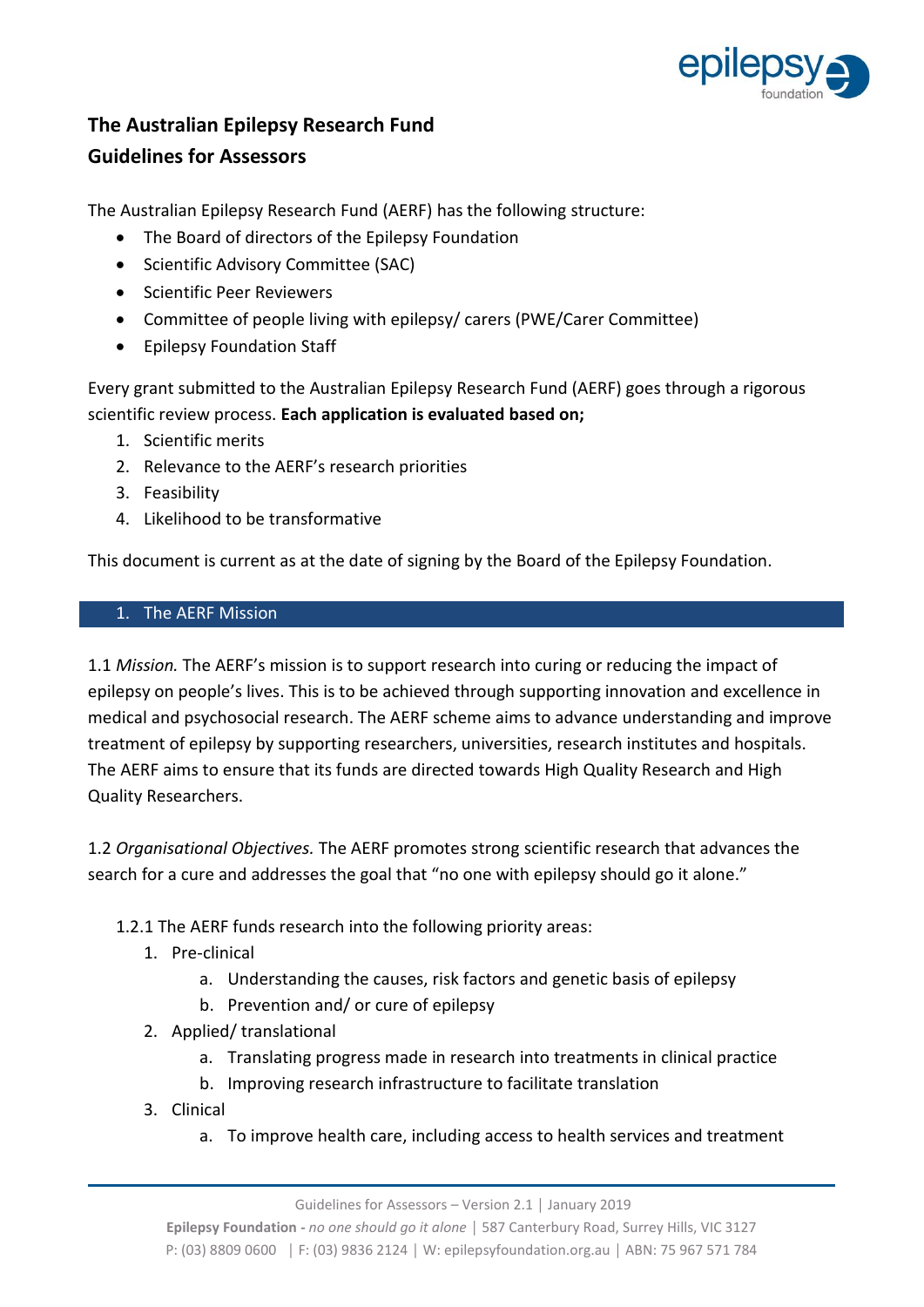

- b. Risk factors for injuries, status epilepticus, avoidable death, SUDEP and suicide
- c. Epilepsy and important comorbidities, specifically depression/ anxiety, acquired brain injury, autism and intellectual disability.
- d. Understanding the experience of patients undergoing genetic testing
- e. Limit or prevent adverse consequences of seizures and their treatment across the lifespan
- 4. Social/ community
	- a. Improving public knowledge, awareness and attitudes towards epilepsy
	- b. Improving education for patients
- 1.2.2 The AERF also has a specific focus on;
	- 1. Research into rare genetic forms of epilepsy, including understanding the underlying mechanisms and identifying novel treatments
	- 2. Promoting research that may not be currently fundable by other agencies (such as the ARC or NHMRC) due to the preliminary nature of the studies
	- 3. Promoting the work of early career researchers
- 1.3 The AERF schemes provide funding to Administering Organisations or Research Teams to support research projects. Grants may be awarded to individual researchers, but the Project Application must clearly describe and justify how the individual will be able to carry out the Project Activity and meet all required timeline milestones.

1.4 Grants will be awarded on the basis of excellence through a competitive peer review process (outlined below).

1.5 The Epilepsy Foundation will conduct periodic evaluations of the performance and administration of the grants under the AERF scheme. Details of the reporting requirements can be found in the AERF Guidelines to Applicants.

# 2. The Funding Process

2.1 *Vision setting.* The vision for each grant round will be set by the SAC and Board of Directors. While the overarching mission for the AERF is to reduce the impact of epilepsy on people's lives, the priority areas of research for AERF grants may change from year to year. Board approved changes to the priority areas for AERF grants will be published on the Epilepsy Foundation website.

2.2 *Request for proposals.* Requests for proposals will be made annually, with the inaugural funding round announced in October 2018. Requests will be for projects that align with the AERF's vision and mission statement. Requests may also be dependent on the level of funding available in a given Funding Cycle.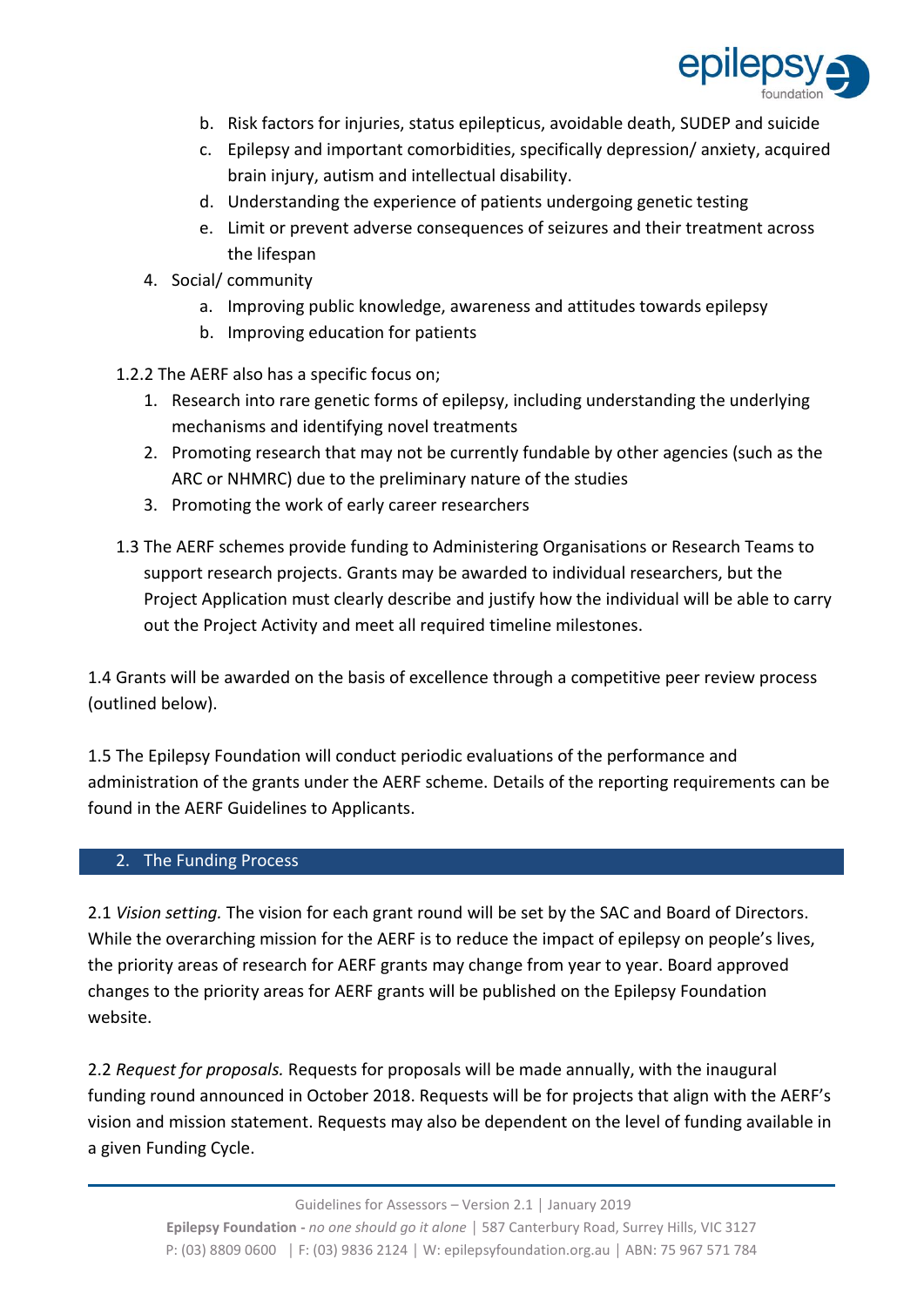

2.2.1 Applicants will be required to submit a full scientific proposal by the given deadline. Applications submitted after the deadline will not be accepted.

2.3 *Review Process*. Proposals will be reviewed by both scientific reviewers and the PWE/Carer Committee.

2.3.1 Each proposal will be subjected to a thorough scientific peer review process by two scientific reviewers external to the Epilepsy Foundation. These reviewers will be asked to serve a one-time term on committees specifically formed for each grant review cycle.

2.3.2 Following peer review, the Epilepsy Foundation will facilitate a committee of people living with epilepsy as well as family members or carers of individuals with a diagnosis of epilepsy (PWE/Carer Committee). Individuals will be chosen on the basis of their ability to engage with the content – specifically, they will not be required to have specific professional or academic qualifications but they will be required to have at least a High School Certificate level of education and be able to engage on the subject matter. The committee will be asked to consider which projects they feel will have the most significant impact on the lives of those living with epilepsy.

2.3.3 The Research Lead at the Epilepsy Foundation will tally the scores provided by scientific reviewers and the PWE/Carer Committee and submit this information to the SAC.

2.3.4 Based on the final information provided by reviewers and the PWE/Carer Committee, the SAC will then make a final recommendation to the Board of Directors.

2.4 *Approval and Awards.* Following Board Approval, Applicants will be notified regarding the outcome of their submission. This may involve the offer of an Award that is not the full amount requested or for the full timeline requested.

### 3. CONFLICTS OF INTEREST

3.1 All Applicants and Reviewers *must* identify any conflicts of interest (CoIs). For Applicants, this will involve declaring and detailing any CoI in the submitted Proposal. Reviewers must disclose any standing or potential CoI to the Epilepsy Foundation prior to review of any submitted Proposal.

3.1.1 CoI may be Institutional and/or Individual CoIs, and include;

- Applications from within the Epilepsy Foundation or SAC
- Collaborators of the SAC/ Epilepsy Foundation

**Epilepsy Foundation -** *no one should go it alone* │ 587 Canterbury Road, Surrey Hills, VIC 3127 P: (03) 8809 0600 │ F: (03) 9836 2124 │ W: epilepsyfoundation.org.au │ ABN: 75 967 571 784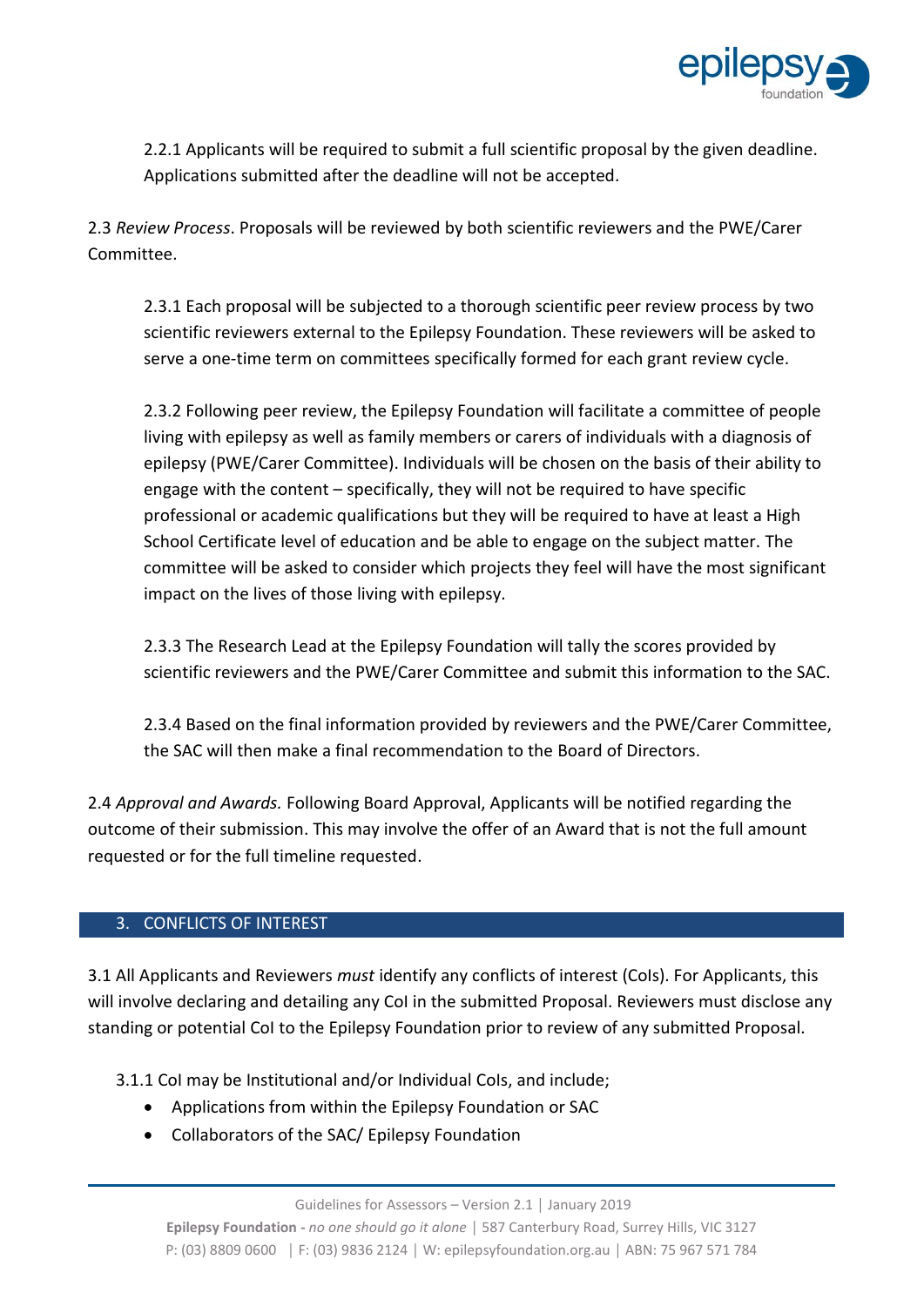

- Former mentors/ students of the SAC/ Epilepsy Foundation staff
- Trained in the same lab as the SAC/ Epilepsy Foundation staff
- Having published with someone from the SAC/ Epilepsy Foundation
- Any other relationship with SAC/ Epilepsy Foundation that the reviewer believes puts them in conflict, such as a close personal, professional or business relationship.

3.2 If a standing CoI is not declared, then the Proposal will be rejected. When a CoI has been declared in a submitted research Proposal, steps must be taken to ensure that this is managed transparently. Individuals identified to have an existing CoI must abstain from any involvement in the decision-making process for the length of the Funding Cycle.

3.3 Reviewers should reject proposals where there is an evident CoI for themselves. Assessing proposals when there is a CoI is a breach of the rules and the Australian Code for the Responsible Conduct of Research

# 4. Assessment Process and Criteria

4.1 Prior to assessing any Proposal, reviewers should determine any CoI and any breach of eligibility criteria. These criteria are laid out in the AERF Guidelines to Applicants. If a Proposal is deemed ineligible, then it should not be reviewed.

4.2 Following the identification of any CoI, reviewers should assess studies and present a critique which includes (i) a summary of the strengths and weaknesses of the proposal, and (ii) comments on the following;

- Innovation
- Feasibility
- Scientific merit
- Likelihood of the work to transform the field
- Are there any factors that increase/ dampen enthusiasm for support of this work?
- How well did the applicant follow guidelines?

4.2.1 It is the responsibility of the reviewer to provide;

- Objective, detailed comments
- Sufficient information to allow applicants to provide a rejoinder to your comments if necessary
- Comments must match the given scores
- Observe Conflict of Interest rules (see Section 4) and declare anything of concern to the Epilepsy Foundation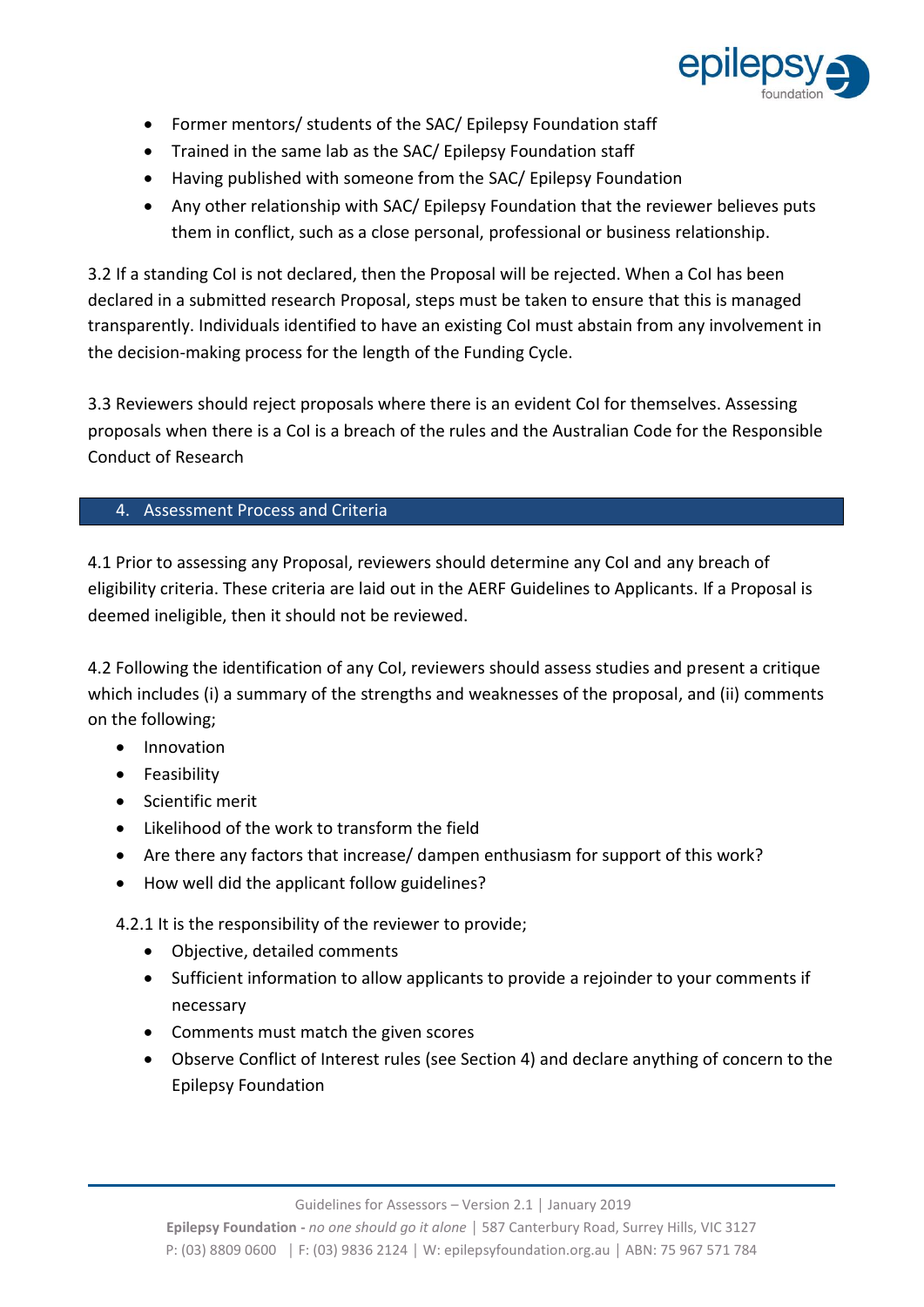

4.2.2 *Applicant Track Records.* Reviewers should also carefully consider the Track Records of the CIs and AIs on the proposal to determine how well suited they are to conduct and complete the Project Activity. The AERF is committed to ensuring that knowledge from health and medical research is translated from the research sector to industry, including through commercialization and improvements to health service delivery. In order to appropriately recognize the value of industry-relevant expertise, industry skills, experience, and achievements are considered in assessing applicants' track records.

4.2.3 *Relative to Opportunity.* Reviewers should also take into consideration Applicants' achievements relative to opportunity (ROPE). It is important to take ROPE into account and recognize research excellence in the context of the diversity of career and life experiences, including (i) career experiences, and (ii) career disruptions /interruptions. Circumstances that are "relative to opportunity" may include consideration of available resources, clinical, administrative or teaching workload, relocation of an applicant and/ or his/ her laboratory or clinical practice setting, and for ATSI applicants this should include consideration of community obligations, including 'sorry business.'

4.2.4 *Similar Applications.* Chief Investigators (CI) may concurrently hold a maximum of **five** AERF grants at any one time. Where it appears that an applicant has submitted Project Proposals that are similar in research aims or activities, then the Applicant may be asked to provide a written report clearly identifying the difference between the research aims/ activities of the two Projects. If reviewers feel that the two projects are not sufficiently different, then the Applicant may be required to decline or relinquish one of the grants.

4.2.5 *Evaluation Criteria.* All reviewers should score the proposal according to the ARC model of evaluation:

- A. **Outstanding** of the highest quality and at the forefront of research activity. Approximately 10% of proposals should receive ratings of this band. **Recommended unconditionally.**
- B. **Excellent**  Of high quality and strongly competitive. Approximately 15% of proposals should receive ratings in this band. **Strongly support recommendation of funding.**
- C. **Very good**  Interesting, sound and compelling. Approximately 20% of proposals should receive ratings in this band. **Support recommendation of funding with reservation.**
- D. **Good**  Sound, but lacks a compelling element. Approximately 35% of proposals are likely to fall in this band. **Unsupportive of recommendation for funding.**
- E. **Uncompetitive**  uncompetitive and has significant weaknesses or more fatal flaws. Approximately 20% of proposals are likely to fall into this band. **Not recommended for funding.**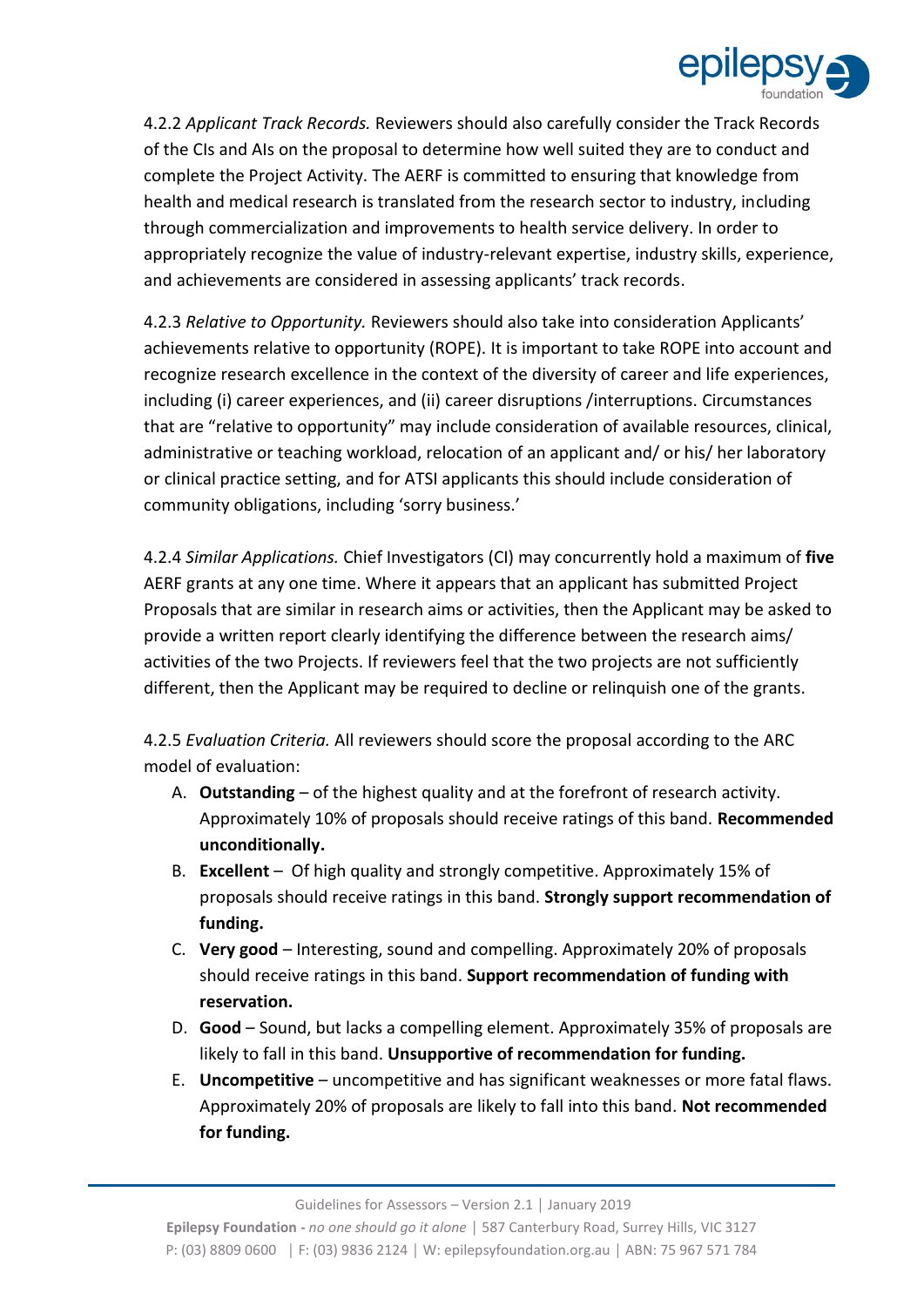

4.2.6 *Further Evaluation Criteria.* Other factors to consider when critiquing applications include;

- Value for money Proposals need to include a thorough budget justification.
- Research environment This is specific to the Proposal under assessment (over and above the institution). Reference to a good ERA score is not sufficient justification.
- Impact This is not necessarily about the number of patients who may be affected, rare conditions are given equal consideration to more common epilepsy syndromes or conditions. The focus should be on the potential to improve the lives of those living with epilepsy.
- Weigh each project according to the *potential* to make a difference this is irrespective of whether this difference can be translated sooner versus in the more distant future.
- The reviewers do not *have* to recommend grants in a given cycle the goal is to fund the best science, therefore they may recommend all, some or none of the proposals. Final decisions are made the by the Board of Directors.
- While there is a focus on projects that may not get funded by other bodies (e.g., NHMRC), projects that are eligible for NHMRC may still be eligible for AERF grants.
- Reviewers can only see scores from other reviewers once they are locked in.
- 4.2.7 When documenting comments, reviewers should NOT;
	- Identify themselves or other researchers or proposals in the feedback.
	- Include ratings in the text.
	- Include information about the potential ineligibility of the project this info should be provided to the funding body, as eligibility considerations are kept separate from the assessment process.

4.3 Following the peer review process, a PWE/Carer Committee (of individuals who are engaged with the Epilepsy Foundation) will comment on the impact that the findings from the Proposals are likely to have from their perspective. This information will help to inform the final decision and allocation of grant awards.

4.4 Following these two processes, the SAC should comment on to what extent, if successfully completed, this research will transform epilepsy research before submitting the final recommendations to the Board.